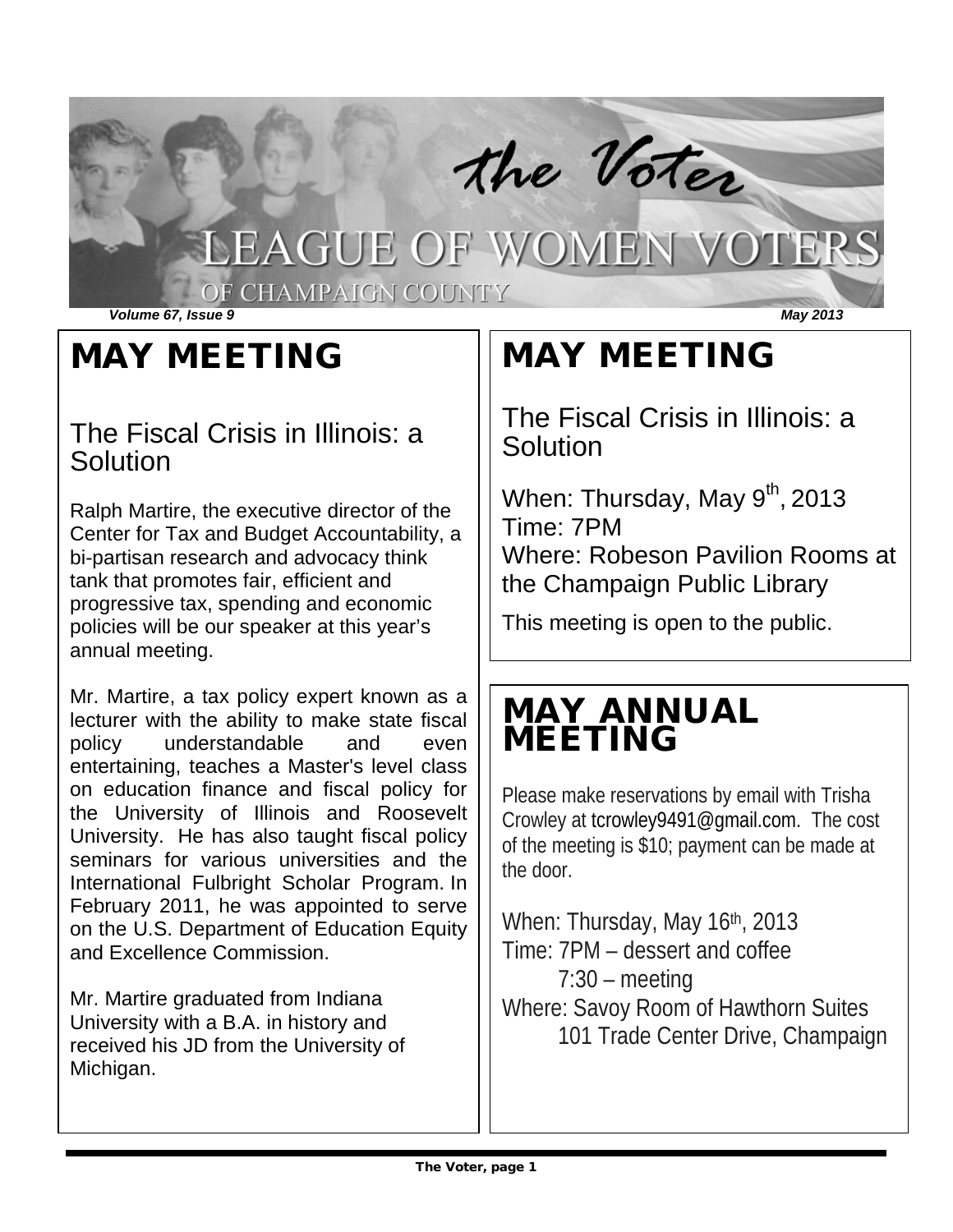### *LWVCC Officers for 2012-2013*

| President:                                                                                               |                                                                                      | Corrie Proksa                                                                                                            |  |
|----------------------------------------------------------------------------------------------------------|--------------------------------------------------------------------------------------|--------------------------------------------------------------------------------------------------------------------------|--|
| 217-359-4959                                                                                             |                                                                                      | corrieproksa@hotmail.com                                                                                                 |  |
| 1 <sup>st</sup> Vice President (Organization):                                                           |                                                                                      | <b>Trisha Crowley</b>                                                                                                    |  |
| 217-649-3500                                                                                             |                                                                                      | tcrowley9491@gmail.com                                                                                                   |  |
| 2 <sup>nd</sup> Vice President (Program):                                                                |                                                                                      | Theresa Michelson                                                                                                        |  |
| 217-344-4078                                                                                             |                                                                                      | thmichelson@gmail.com                                                                                                    |  |
| Secretary:                                                                                               |                                                                                      | <b>Claire Barkley</b>                                                                                                    |  |
| 217-344-6995                                                                                             |                                                                                      | cebarkley@hotmail.com                                                                                                    |  |
| Treasurer:                                                                                               |                                                                                      | Sandy Volk                                                                                                               |  |
| 217-367-7664                                                                                             |                                                                                      | sandyvolk803@gmail.com                                                                                                   |  |
| Newsletter Editor:                                                                                       |                                                                                      | Michelle Jett                                                                                                            |  |
| 217-766-9677                                                                                             |                                                                                      | michellejett1@gmail.com                                                                                                  |  |
| Webmaster:                                                                                               |                                                                                      | Rachel Storm                                                                                                             |  |
| 630-677-7791                                                                                             |                                                                                      | rstorm2@illinois.edu                                                                                                     |  |
| Directors:                                                                                               | Antje Kolodziej<br>Joan Miller<br><b>Sue Phillips</b><br>Debbie Rugg<br>Rachel Storm | <u>antje@illinois.edu</u><br>joanmiller525@gmail.com<br>sphillip3@netzero.com<br>debrugg@aol.com<br>rstorm2@illinois.edu |  |
| Do you have friends or acquaintances who might be<br>interested in the League? Share your newsletter! We |                                                                                      |                                                                                                                          |  |

will add them for three months to the mailing list for *the Voter*. Email Sue Phillips at [sphillip3@netzero.com](mailto:sphillip3@netzero.com) or phone her at 359-8818 with names.

## 2013 STATE CONVENTION

Bloomington Friday June 7, 2013 to Sunday June 9, 2013.

The League of Women Voters of Illinois biennial convention is going to be conveniently held at the Marriott in Bloomington, Illinois this year. Our League supports its members who want to attend by paying the registration fees and hotel costs. We would like to encourage as many of our members to attend as possible. The schedule normally has workshops Friday and Saturday and convention business Sunday morning, so maybe you would like to go for a day or even part day. We will keep you informed of workshops and programs. Signing up in advance is, of course, encouraged but keep the dates in mind even if you do not want to make a commitment right away.

### **Volunteer**

The McLean County League of Women Voters has asked us for volunteers to assist them as they are hosting the State Convention. They are scheduling two hour volunteer slots and sign up will start soon through the McLean County League website. We will send an email to our members when the signup spreadsheet is ready. The McLean County League is taking on quite a task, so it would be nice to be neighborly and provide support.

### PUBLIC HEARING WITH Dr. ALAN KALMANOFF, NEEDS ASSESSMENT CONSULTANT ON CHAMPAIGN COUNTY CORRECTIONS

The Champaign County Board will hold a public hearing on **Thursday, May 2, 2013 from 6:00pm to 8:00pm at the Lyle Shields Meeting Room, Brookens Administrative Center, 1776 East Washington Street, Urbana, Illinois.** The meeting will offer an opportunity for members of the public to pose questions to Dr. Alan Kalmanoff, the Executive Director of the Institute for Law and Policy Planning (ILPP), regarding the DRAFT Report of the Champaign County Corrections Needs Assessment, as prepared by ILPP and presented to the Champaign County Board on April 30, 2013.

The Public Hearing will be broadcast live on Comcast Cable Access, and live-streamed via the internet at this link: <http://www.ustream.tv/channel/champco1776>

If members of the public are unable to attend the meeting, questions for Dr. Kalmanoff may be submitted in advance or during the meeting to this e-mail address: [Jailissues@co.champaign.il.us.](mailto:Jailissues@co.champaign.il.us) (Please include your name and address with the e-mail question.) Questions received via e-mail will be presented as time allows during the public hearing.

The DRAFT Report will be available no later than 8:00am on Wednesday, May 1, 2013 on the Champaign County web site at: [www.co.champaign.il.us.](http://www.co.champaign.il.us/)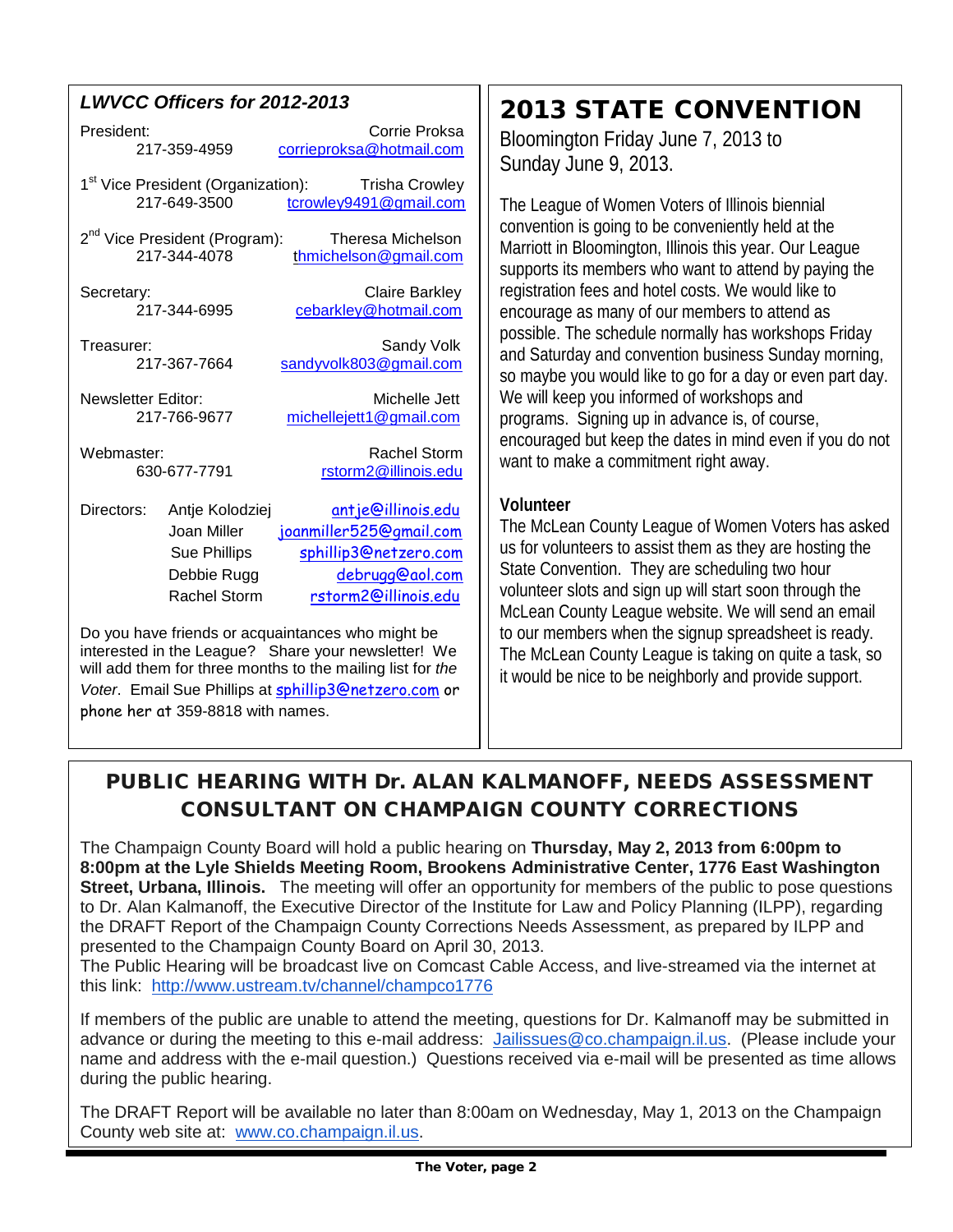| Membership Form - League of Women Voters of Champaign County                                                                                                                                                                                                                                                                                                                               |                                                     |  |  |
|--------------------------------------------------------------------------------------------------------------------------------------------------------------------------------------------------------------------------------------------------------------------------------------------------------------------------------------------------------------------------------------------|-----------------------------------------------------|--|--|
|                                                                                                                                                                                                                                                                                                                                                                                            | Date: __________________                            |  |  |
|                                                                                                                                                                                                                                                                                                                                                                                            | Zip: __________________                             |  |  |
| Include this email address in the League Membership Directory? YES NO (please circle one)                                                                                                                                                                                                                                                                                                  |                                                     |  |  |
| Please circle the type of membership: Individual Dues* \$65.00<br>Household Dues* \$97.50 #NEW Member Due \$32.50                                                                                                                                                                                                                                                                          | Student Dues* \$5.00<br>#New Household Dues \$48.75 |  |  |
| Please make checks payable to LWVCC, and mail to: Sue Phillips, 1018 W William, Champaign, IL 61821                                                                                                                                                                                                                                                                                        |                                                     |  |  |
| #Dues for new members, for one year, are half the amount paid by continuing members.<br>*Dues and donations are not tax deductible as charitable contributions from your federal income tax return. You may, however, make a tax deductible<br>contribution to the Education Fund (of LWVCC) by writing a separate check made payable to "LWVIL Education Fund". Please include "Champaign |                                                     |  |  |

### 100<sup>th</sup> Anniversary of Illinois Women Suffrage

Check your *Voter* mailing label for the month your membership dues are payable.

During 2013, LWVIL will celebrate the 100th anniversary – June 26, 1913 - of Illinois women getting the franchise in Presidential elections. The story of suffrage for Illinois women is unique and important in the nation's history:

- Illinois was the first state east of the Mississippi to expand the vote to women
- Illinois was a more populous state than any previous state to give women the vote
- Because it was neither prohibited in the U.S. or Illinois state constitutions, Illinois women were able to vote for Presidential electors, shifting the balance of power in national elections. This propelled the national suffrage movement into its final phase, leading to the 19th amendment in 1919.

We have convened a small group to make specific plans to celebrate this anniversary. We want you to think if there is a way your League would like to mark the occasion. Please join in the planning for this historic observation. The committee is also interested in what you can find in your community about the events that took place when the suffrage bill was passed in June 1913. Please contact the committee by email with your ideas, suggestions and history notes at [il.womenvote100@gmail.com.](mailto:il.womenvote100@gmail.com)

## GRADUATED RATE INCOME TAX PROJECT

Campaign for Better Illinois

ī

County" on the memo line of your check.

Monday May 13<sup>th</sup> 5:30 to 7 PM at the Urbana Civic Center Peter Starzynski, **Campaign for Better Illinois,** one of the partners with the LWVIL and CTBA for our fiscal policy action on graduated income tax is presenting an information meeting forum. He is a fantastic field worker and is very good at helping all of us in this alliance understand that advocating for a position is a concert that is very well orchestrated beyond just knowing the facts. Those of us who have attended in the past have found him most uplifting and at this point each of these sessions is different as we find out what issues need to be addressed by this League action items

This is for anyone interested in the future financial viability of the State! Bring friends!